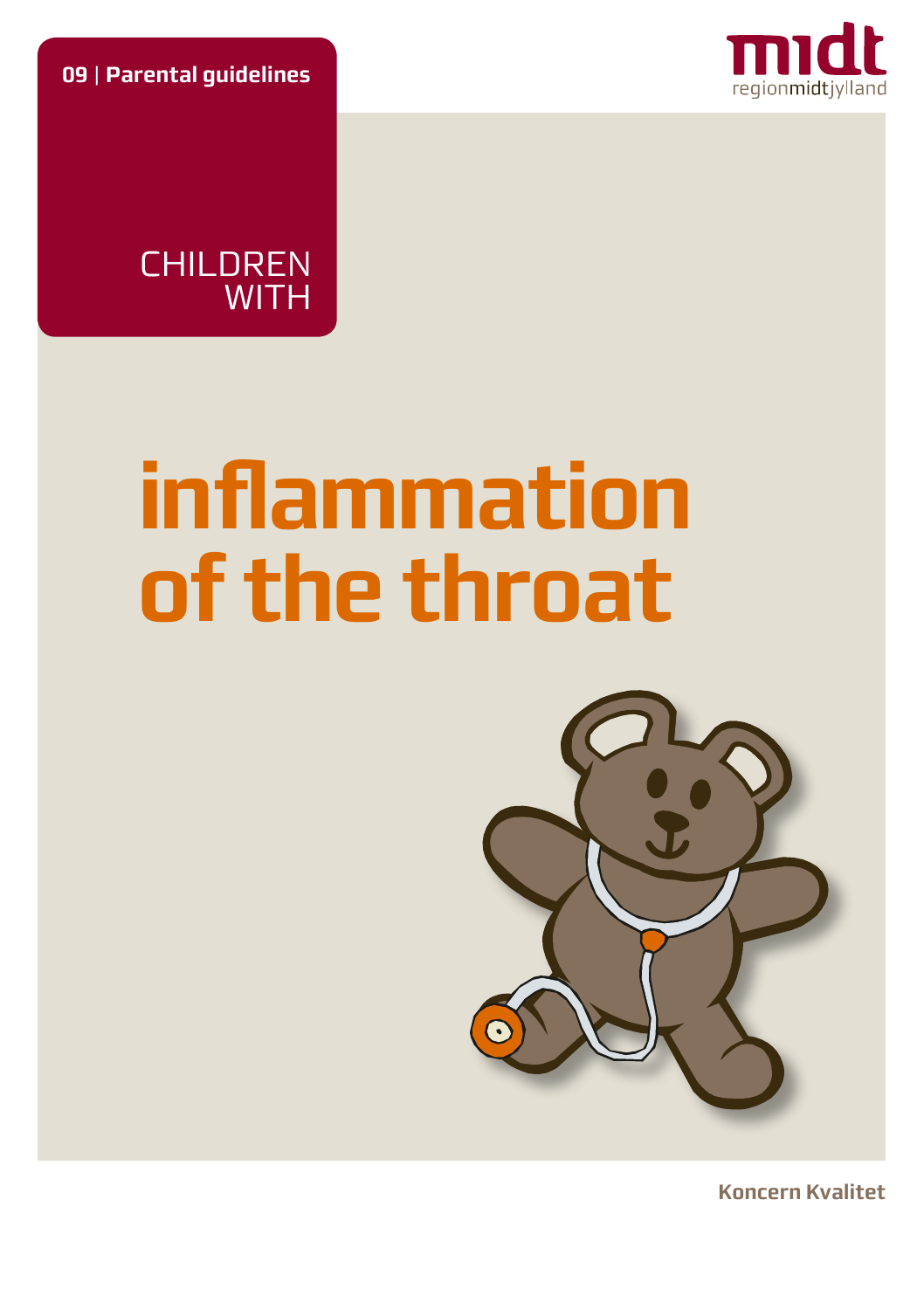# Children with **inflammation of the throat**

# **General information:**

Inflammation of the throat is a common infection of the airways caused either by a virus or by bacteria which cause an irritation of the throat – especially on or around the tonsils.

The diagnosis is based on the symptoms and on a swab taken from the throat. Inflammation of the throat may also occur in connection with other conditions such as influenza, mononucleosis and scarlet fever, and may in rare cases lead to an abscess in the throat, inflammation of the middle ear and/or sinusitis. The condition usually lasts from 4 to 10 days.

### **How is it contracted?**

Viruses and bacteria occur in the child's mucus and spittle, and infection occurs by inhaling small droplets, e.g. from sneezing and/ or from contact with hands, toys, toothbrushes, etc., which have been contaminated with mucus or spittle. It takes about 2-4 days, sometimes less, for the symptoms to appear after the child has been infected.

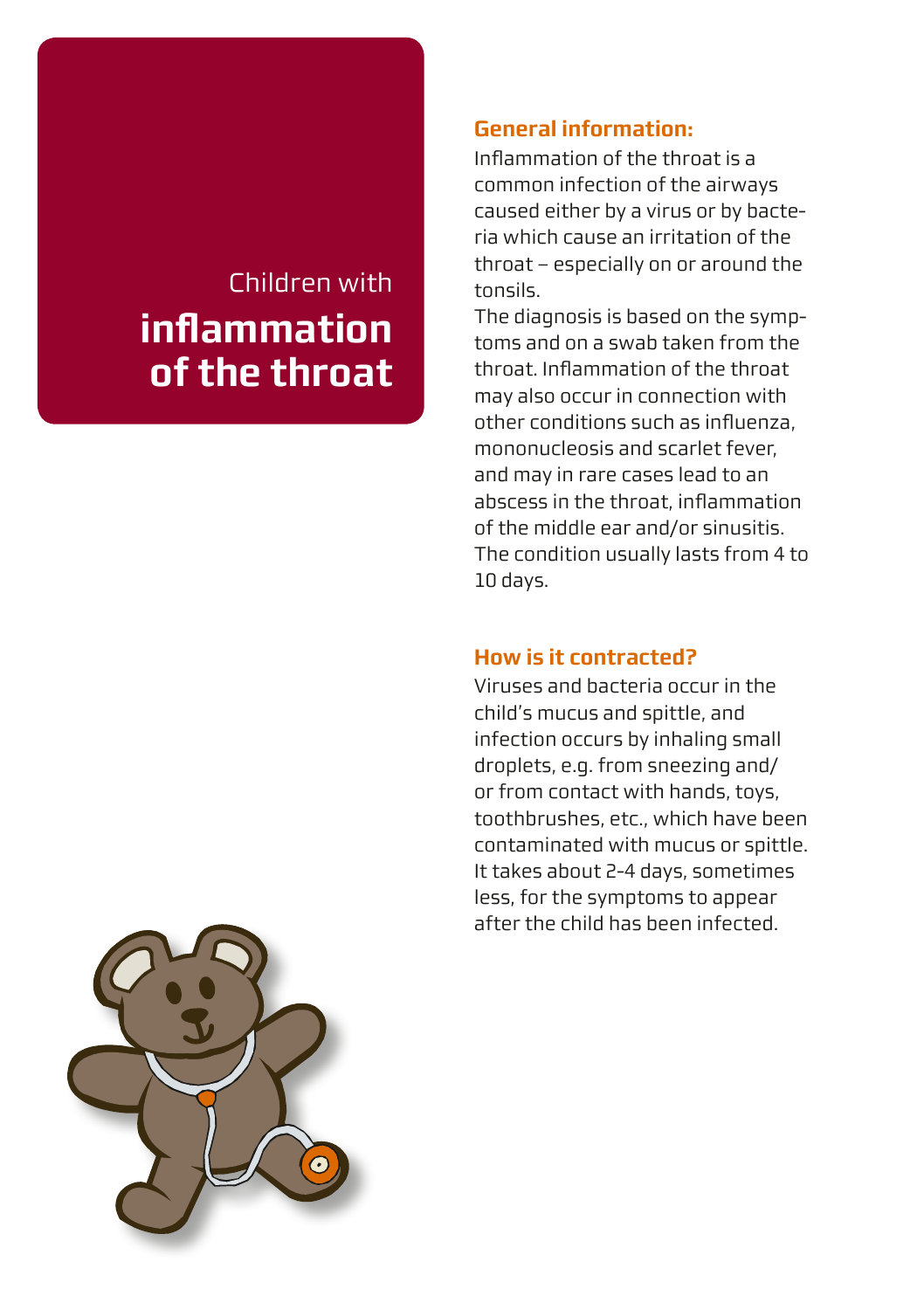### **Symptoms:**

The symptoms vary from child to child, but typically the child will have a sore throat, red swollen tonsils, and will find it painful to swallow. If the infection is caused by a virus, the symptoms are generally milder.

# **Virus infection:**

Other typical symptoms include:

- Common cold with a runny nose and irritated cough
- Aching muscles
- Stomach ache
- Headache
- Generally feeling unwell
- Bad breath.

# **Bacteria infection:**

Other typical symptoms include:

- Fever
- Swollen, sore lymph nodes on the neck
- Pain radiating out to the ears

# **Good advice:**

- Offer the child plenty to drink including hot drinks and soup
- You can also give the child pain relieving medication as agreed with a doctor
- Offer the child soft food without hard crusts – preferably its favourite dishes
- Make sure your child is not too warm if it runs a fever

● Avoid passive smoking. Tobacco smoke increases and maintains the risk of irritation of the airways and can lead to more infections.

#### **When to see a doctor?**

Contact a doctor if the child:

- refuses to drink and cannot pee
- has difficulty breathing
- makes you worry and you feel insecure

Contact your general practitioner first because he/she knows your child better than the doctor on call. You can also get good advice and guidance from your health visitor.

### **Treatment:**

If the infection is caused by a virus, it will not be treated with medicine. The only thing you can do is to relieve the symptoms (see "good advice").

If the infection is caused by bacteria, antibiotics can be prescribed. As it probably hurts to swallow, you can give the child painkillers as agreed with a doctor.

### **Childcare:**

The child can return to childcare when the fever has gone and the child feels well again.